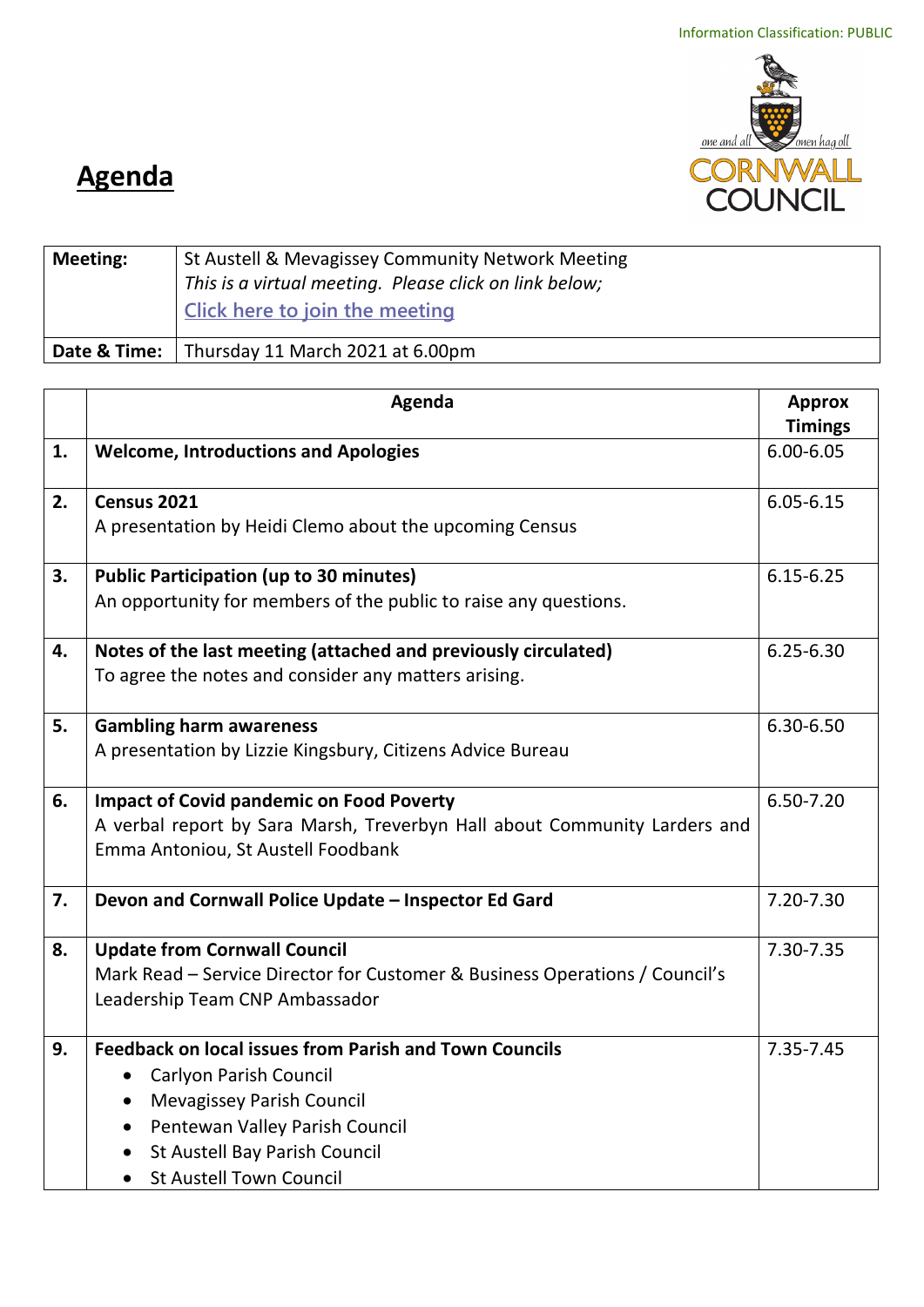|    | Agenda                                                                   | <b>Approx</b><br><b>Timings</b> |
|----|--------------------------------------------------------------------------|---------------------------------|
|    | • St Ewe Parish Council                                                  |                                 |
|    | <b>St Goran Parish Council</b>                                           |                                 |
|    | <b>St Mewan Parish Council</b><br>$\bullet$                              |                                 |
| 10 | <b>Feedback from Cornwall Councillors</b>                                | 7.45-7.55                       |
|    | • Cornwall Councillors                                                   |                                 |
| 11 | <b>Any Other Business</b>                                                | 7.55-8.00                       |
|    | The Panel will consider any urgent items at the discretion of the Chair. |                                 |
| 12 | Proposed meeting dates for 2021                                          | For noting                      |
|    | • Thursday 11 March 2021                                                 |                                 |
|    | • Thursday 10 June 2021                                                  |                                 |
|    | Thursday 9 September 2021<br>$\bullet$                                   |                                 |
|    | Thursday 11 November 2021                                                |                                 |

## **Membership of St Austell and Mevagissey Community Network Panel:**

Cornwall Councillors for St Austell & Mevagissey Community Network Area: Malcolm Brown – St Austell Bethel Jackie Bull – St Austell Poltair Tom French – St Austell Bay Sandra Heyward – St Austell Gover (Chair) James Mustoe – Mevagissey Richard Pears – Mount Charles St Mewan - Vacancy

Representatives of Town and Parish Councils within the St Austell & Mevagissey Community Network Area: Carlyon Mevagissey Pentewan Valley St Austell St Austell Bay St Ewe St Goran St Mewan

## **Contact Officers:**

If you have any queries about the Community Network Panel, please contact:

|  | <b>Name</b> | Role | Telephone | <b>Email</b> |
|--|-------------|------|-----------|--------------|
|--|-------------|------|-----------|--------------|